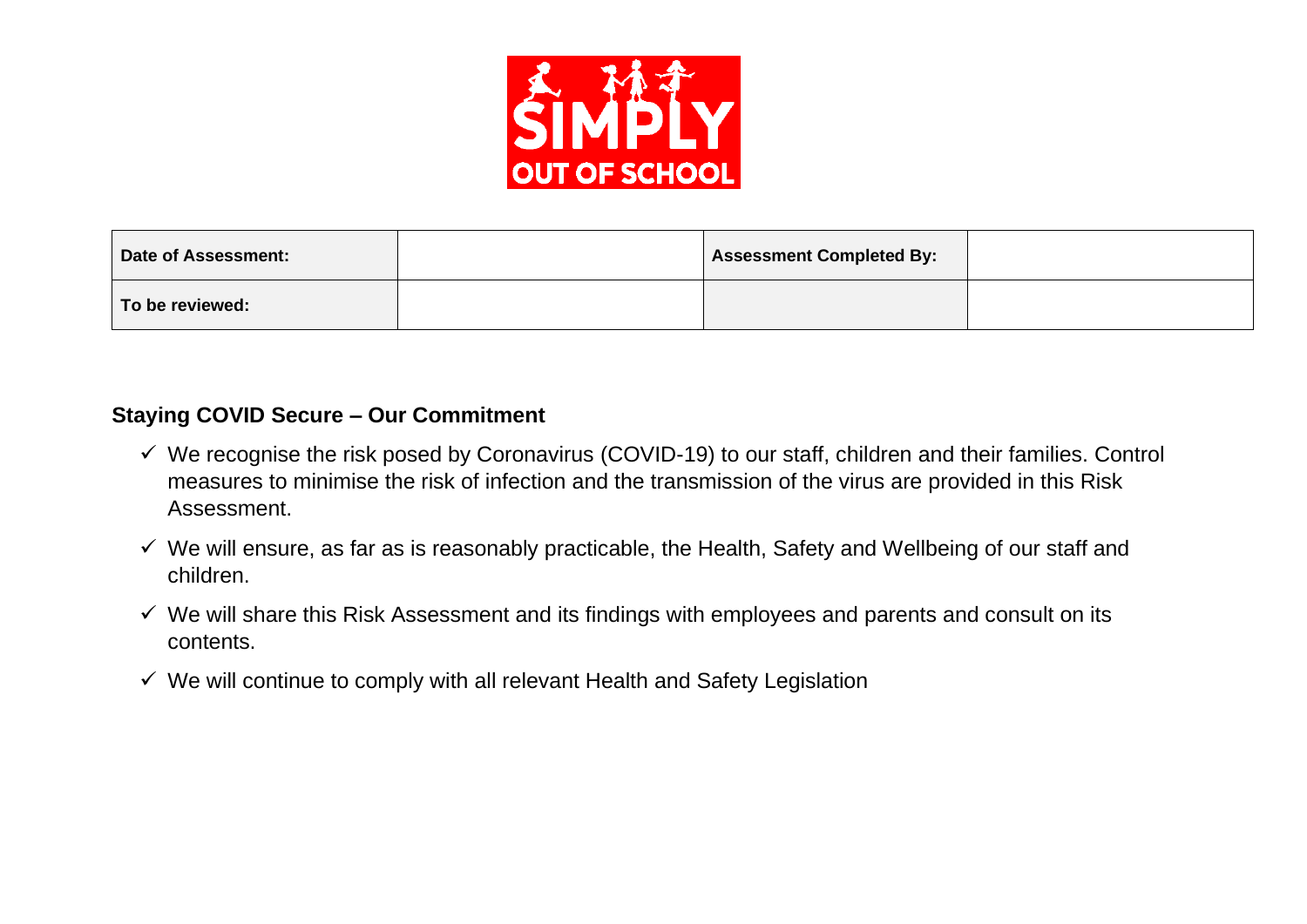# **Our Employees**

| <b>Control Measure</b>                                                                                                                                                                                                | <b>Yes</b>  | <b>No</b> | N/A    | <b>Actions Taken</b><br><b>Details / Further Information</b>                                                                                                                                                                                                   |
|-----------------------------------------------------------------------------------------------------------------------------------------------------------------------------------------------------------------------|-------------|-----------|--------|----------------------------------------------------------------------------------------------------------------------------------------------------------------------------------------------------------------------------------------------------------------|
|                                                                                                                                                                                                                       |             |           |        |                                                                                                                                                                                                                                                                |
| All Clinically Extremely Vulnerable employees are required to<br>self-isolate and must not attend the setting. Where possible<br>they are required to work from home unless accessing Job<br><b>Retention Scheme.</b> | $\boxtimes$ | $\Box$    | $\Box$ | All staff with letters to self-isolate have been asked for a<br>copy by Management and those staff won't return to work<br>and will remain on Furlough. Their role cannot be carried<br>out at home.                                                           |
| All employees who live with a person who is Clinically<br>Extremely Vulnerable must also not attend the setting and<br>where possible work from home unless accessing Job<br><b>Retention Scheme.</b>                 | $\boxtimes$ | $\Box$    | $\Box$ | All staff who live with clinical extremely vulnerable people<br>will also stay on the Job Retention Scheme.                                                                                                                                                    |
| All employees, themselves or persons within their household<br>have COVID-19 symptoms, should not attend the setting and<br>follow Government guidelines on self-isolation.                                           | $\boxtimes$ | $\Box$    | $\Box$ | Anyone displaying symptoms or anyone in their household<br>displaying symptoms will not be allowed to attend the setting<br>and will follow the current government guidelines. All<br>employees will follow our sickness procedure for reporting<br>into work. |
| We regularly contact / keep in touch with colleagues who are<br>self- isolating/ working from home and monitor/ support both<br>their Physical and Mental Health & Wellbeing                                          | $\boxtimes$ | $\Box$    | $\Box$ | Management will contact those who are self-isolating on a<br>weekly basis to see how they are doing and to give them<br>updates about work.                                                                                                                    |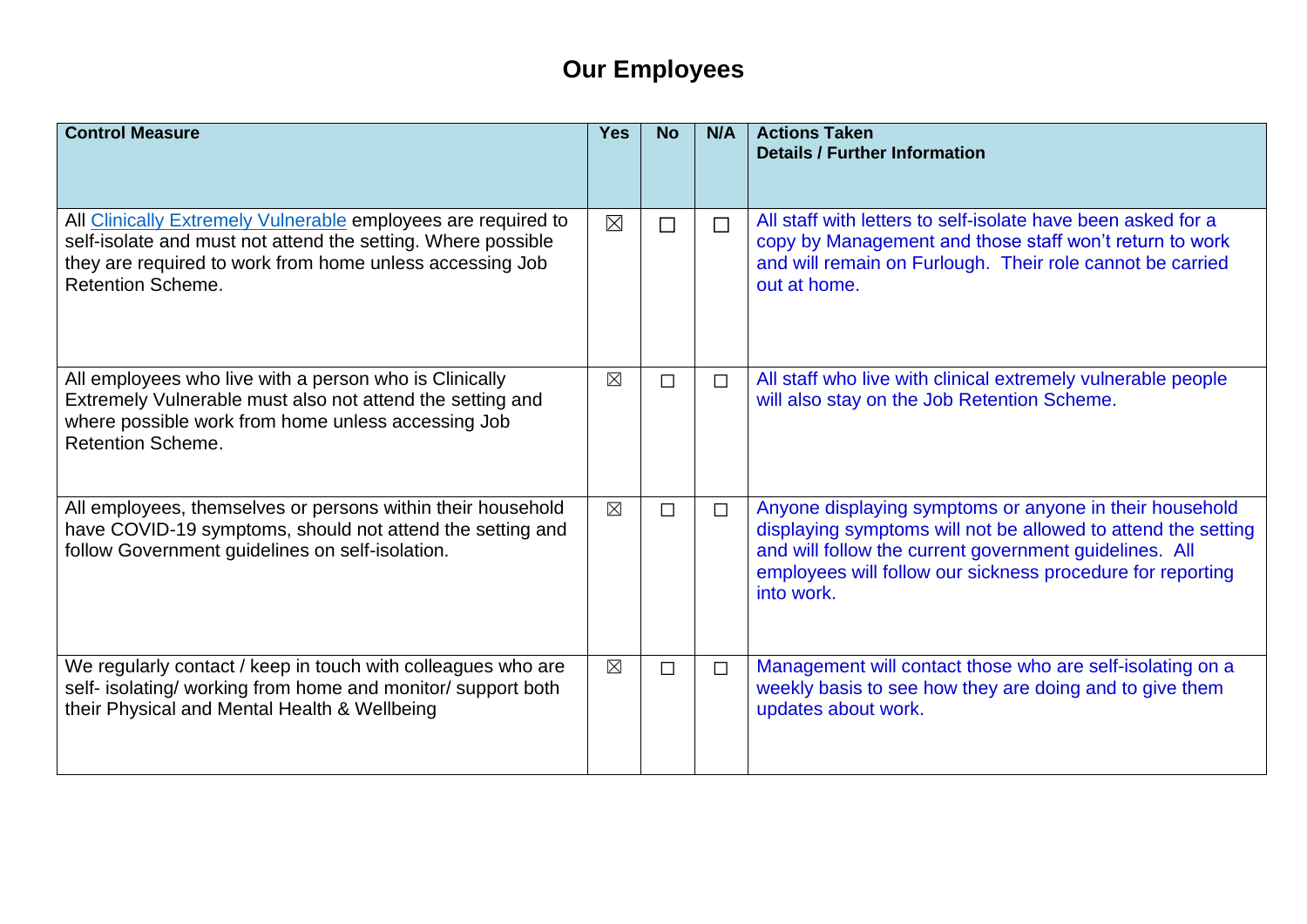# **Our Children**

| <b>Control Measure</b>                                                                                                              | Yes         | <b>No</b> | N/A    | <b>Actions Taken</b><br><b>Details / Further Information</b>                                                                                                                                                                                                        |
|-------------------------------------------------------------------------------------------------------------------------------------|-------------|-----------|--------|---------------------------------------------------------------------------------------------------------------------------------------------------------------------------------------------------------------------------------------------------------------------|
| All Clinically Extremely Vulnerable children are required to<br>self-isolate and must not attend the setting.                       | $\boxtimes$ | П         | $\Box$ | All clinically extremely vulnerable children won't be able to<br>attend the setting. Parents have been notified of this.                                                                                                                                            |
| All children who live with a person who is Clinically<br>Extremely Vulnerable must also not attend the setting.                     | $\boxtimes$ | П         | П      | Parents have also been notified of this.                                                                                                                                                                                                                            |
| All children or persons within their household that have<br>COVID 19 symptoms should not attend the setting.                        | $\boxtimes$ | П         | $\Box$ | Posters with symptoms will be displayed at the setting and<br>parents will be notified that if their child or anyone in the<br>household displays symptoms then they must not attend the<br>setting and self-isolate in line with current government<br>guidelines. |
| All children attending the setting are required to be in<br>cohort/groups and must also meet the relevant statutory<br>requirements | $\boxtimes$ | $\Box$    | $\Box$ | We will follow the guidelines that have been set out by the<br>government.                                                                                                                                                                                          |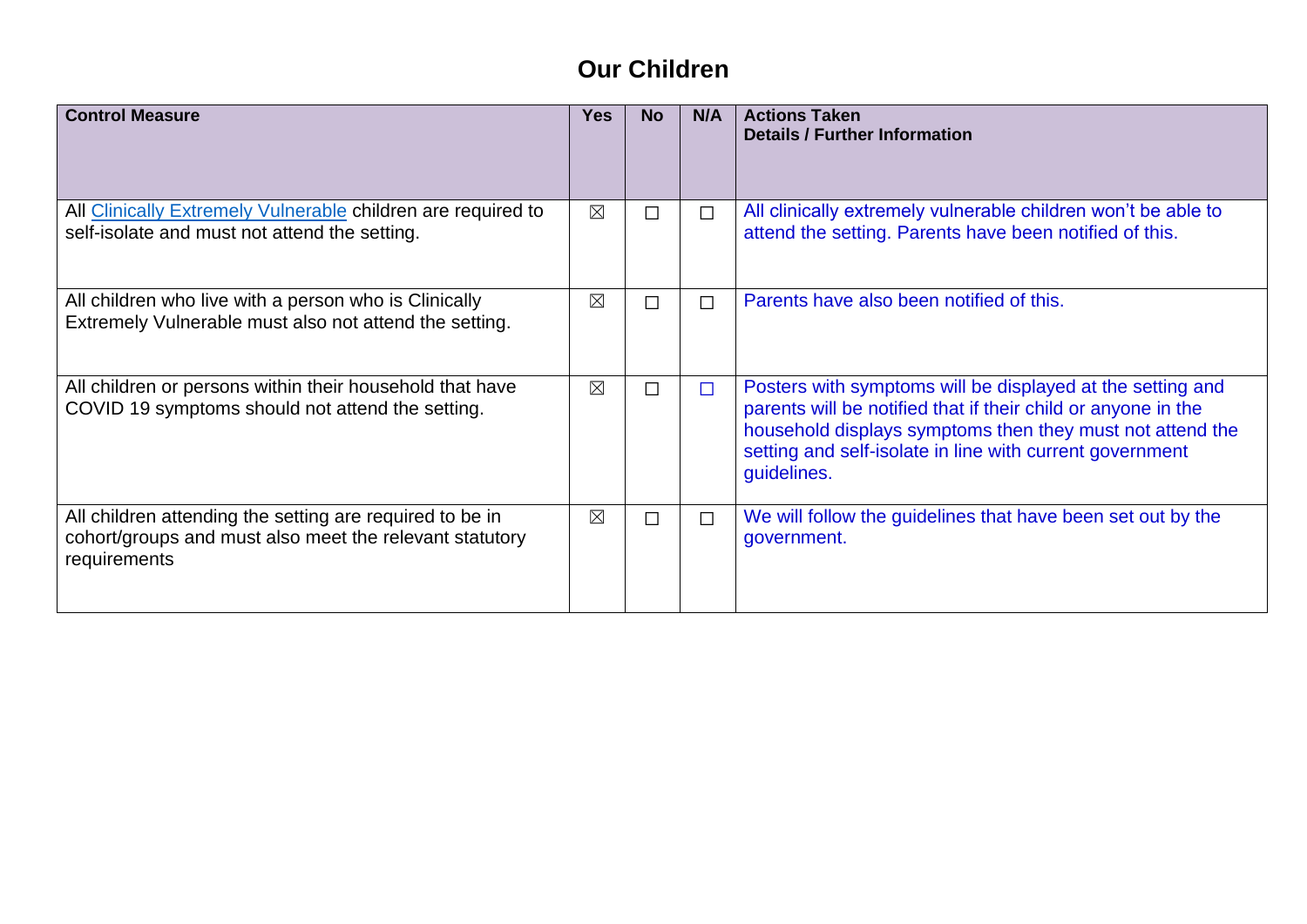### **Our Premises**

### **Capacity and Access**

| <b>Control Measure</b>                                                                                                                                                       | <b>Yes</b>  | <b>No</b>   | N/A      | <b>Actions Taken</b><br><b>Details / Further Information</b>                                                                                                                                                                                                                                                                                                                             |
|------------------------------------------------------------------------------------------------------------------------------------------------------------------------------|-------------|-------------|----------|------------------------------------------------------------------------------------------------------------------------------------------------------------------------------------------------------------------------------------------------------------------------------------------------------------------------------------------------------------------------------------------|
| Designated Entrance and Exit Points to the Building (for<br>each cohort of children where possible).                                                                         | $\boxtimes$ | $\Box$      | $\Box$   | Parents won't be able to enter the Setting unless instructed by<br>Management. Parents will ring the bell and the child will be brought<br>out to them. If the weather is dry, then they are welcome to stand<br>outside and wait but they must adhere to social distancing rules.<br>Posters will be displayed at the Setting and parents will be informed<br>of this before we reopen. |
| Increased number of Entrance and Exit Points to the<br>Building where possible and place 2m markings on<br>entrances to support social distancing at drop<br>off/collection. | $\Box$      | $\boxtimes$ | $\Box$   | We only have one entrance that is suitable for collection, but we will<br>ask that any parents outside adhere to social distancing rules whilst<br>dropping off or collecting their child.                                                                                                                                                                                               |
| Restrictions on access to the setting by third parties<br>(parents, members of the public, Governors and visitors<br>etc).                                                   | $\boxtimes$ | $\Box$      | $\Box$   | We won't be allowing any third parties into the setting unless its<br>urgent.                                                                                                                                                                                                                                                                                                            |
| Stagger collection times for each cohort/group.                                                                                                                              |             | $\Box$      | $\times$ | We don't have a set collection time for setting. Parents collect at<br>various times which suit their working hours so this will be staggered<br>anyway. However, when a group of parents arrive at one time they<br>will be asked to wait outside and adhere to social distancing.                                                                                                      |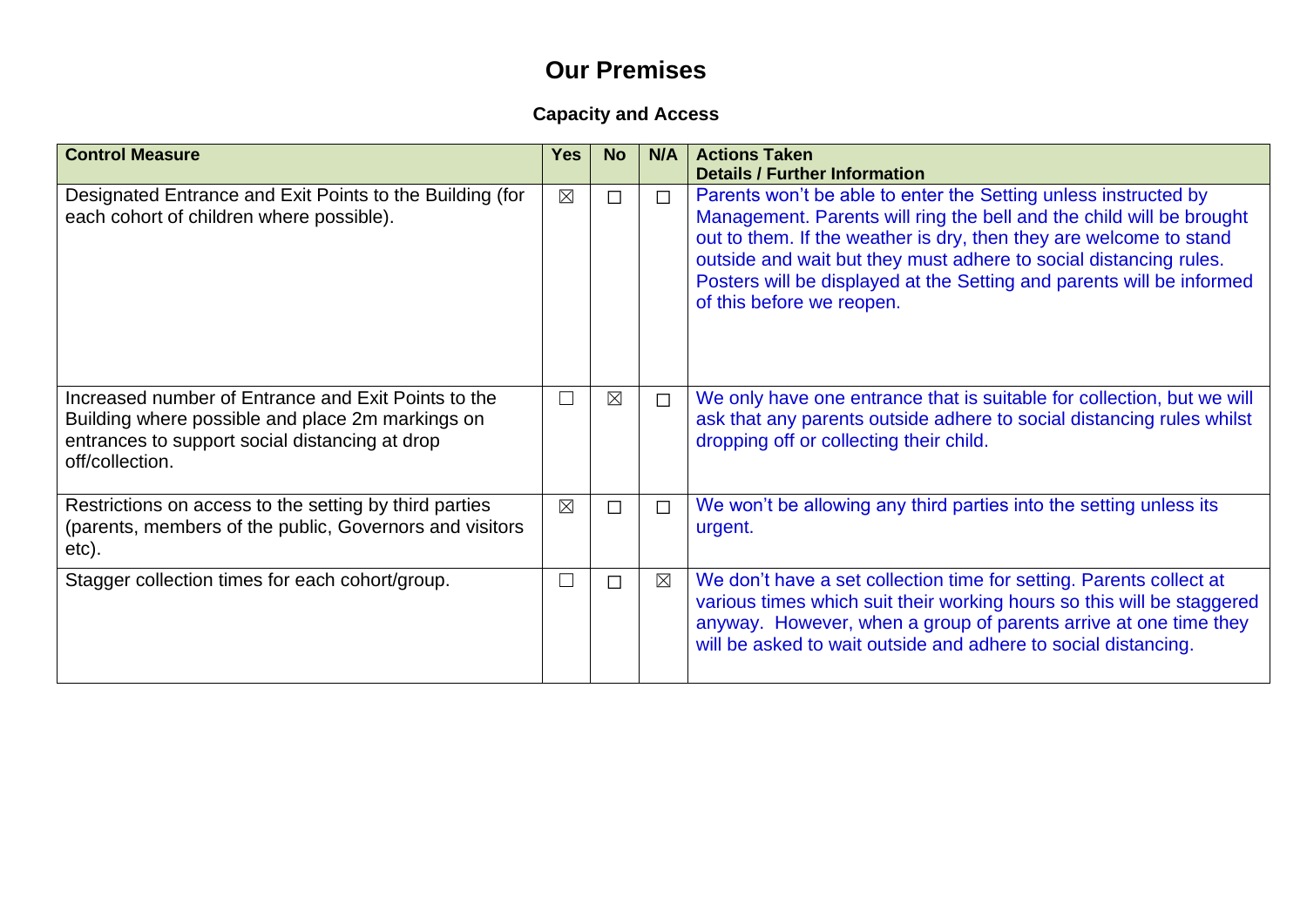### **Physical/Social Distancing in the Building**

| <b>Control Measure</b>                                                                          | Yes         | <b>No</b> | N/A    | <b>Actions Taken</b><br><b>Details / Further Information</b>                                                                                 |
|-------------------------------------------------------------------------------------------------|-------------|-----------|--------|----------------------------------------------------------------------------------------------------------------------------------------------|
| Rooms used will be organised creating space between<br>activities where possible.               | $\boxtimes$ | $\Box$    | $\Box$ | We will create as much space as we can, but this can be difficult in<br>a play environment.                                                  |
| Outside space is used wherever possible.                                                        | $\boxtimes$ | П         | $\Box$ | We will provide more outdoor play moving equipment from inside to<br>outside so the children have variety.                                   |
| Non-essential repair/ contracted works in the building to<br>be carried outside operating hours | $\boxtimes$ | $\Box$    | $\Box$ | If this is required, it will be carried out after club hours or on a<br>weekend.                                                             |
| Toilets will not be overcrowded.                                                                | $\boxtimes$ |           | $\Box$ | Staff will monitor use of toilets and as far as possible, during the<br>session, will encourage children to use a policy of one in, one out. |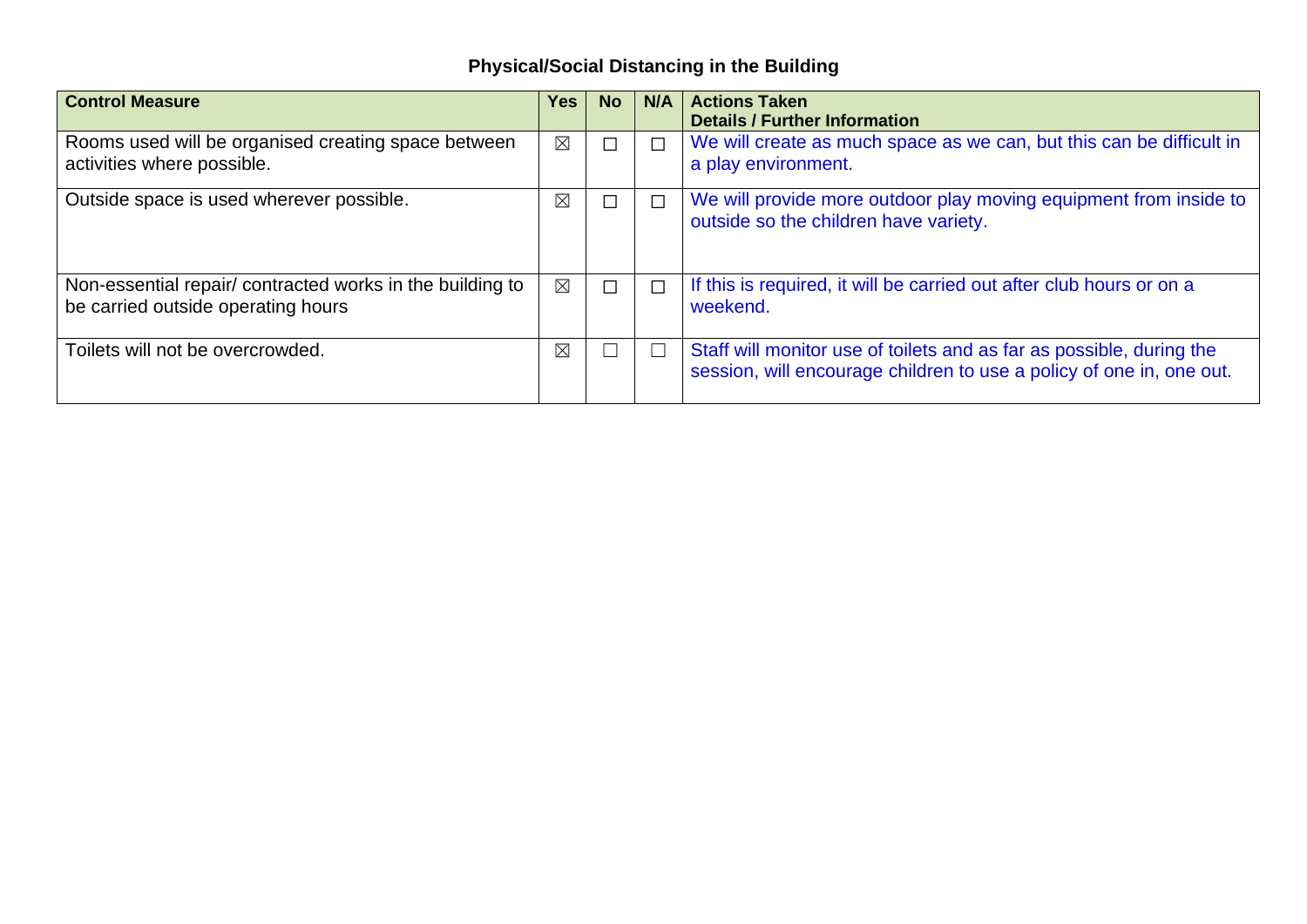# **Infection Control, Cleaning and Hygiene Arrangements**

| <b>Control Measure</b>                                                                                                                                                                                                                                                                                | <b>Yes</b>  | <b>No</b> | N/A    | <b>Actions Taken</b><br><b>Details / Further Information</b>                                                                                                                                                                            |
|-------------------------------------------------------------------------------------------------------------------------------------------------------------------------------------------------------------------------------------------------------------------------------------------------------|-------------|-----------|--------|-----------------------------------------------------------------------------------------------------------------------------------------------------------------------------------------------------------------------------------------|
| Staff and/or children who are experiencing symptoms<br>associated with COVID-19 are instructed not to attend<br>the setting and to refer to current advice and guidance<br>from PHW                                                                                                                   | $\boxtimes$ | $\Box$    | $\Box$ | This information has been given to all staff and parents prior to<br>reopening. Management will check that children, parents and staff<br>are following the guidance.                                                                   |
| Staff who experience symptoms as above whilst at work<br>should immediately go home and follow the guidance<br>set out above.                                                                                                                                                                         | $\boxtimes$ | П         | $\Box$ | Staff have been made aware of this and management will monitor.                                                                                                                                                                         |
| Children who experience COVID-19 symptoms should<br>be collected from the setting as soon as possible. They<br>should be kept apart from all other children whilst<br>waiting to be collected and staff should wear the<br>appropriate PPE (staff should be trained on the use of<br>PPE before use). | $\boxtimes$ | $\Box$    | $\Box$ | Children's parents will be contacted immediately, and the child will<br>be removed from the group and looked after by a member of staff<br>until they are collected by the parent.<br>PPE will be provided for staff for this situation |
| Provision of hand-washing/ hand-hygiene facilities at<br>entrances and throughout the setting (regularly<br>monitored & maintained).                                                                                                                                                                  | $\boxtimes$ | $\Box$    | $\Box$ | There will be a hand sanitiser available at the setting and all staff<br>and children will be asked to wash their hands-on arrival at the<br>setting.                                                                                   |
| All staff and children are encouraged to regularly wash<br>their hands with soap and water, especially upon arrival<br>at the setting, prior to eating, following snack/lunch time<br>and any other time deemed necessary (after<br>coughs/sneezes).                                                  | $\boxtimes$ | $\Box$    | $\Box$ | This is part of our operational guidance and will be adhered to.                                                                                                                                                                        |
| All staff and children are encouraged to cough / sneeze<br>into tissues and dispose of these in appropriate waste<br>disposal bin and wash hands. (Catch it, Kill it, Bin it)                                                                                                                         | $\boxtimes$ | $\Box$    | $\Box$ | This has always been the case and will be continued.                                                                                                                                                                                    |
| Lidded bins and increased emptying are in place.                                                                                                                                                                                                                                                      | $\boxtimes$ | $\Box$    | $\Box$ | Lidded bins will be used and we will increase emptying.                                                                                                                                                                                 |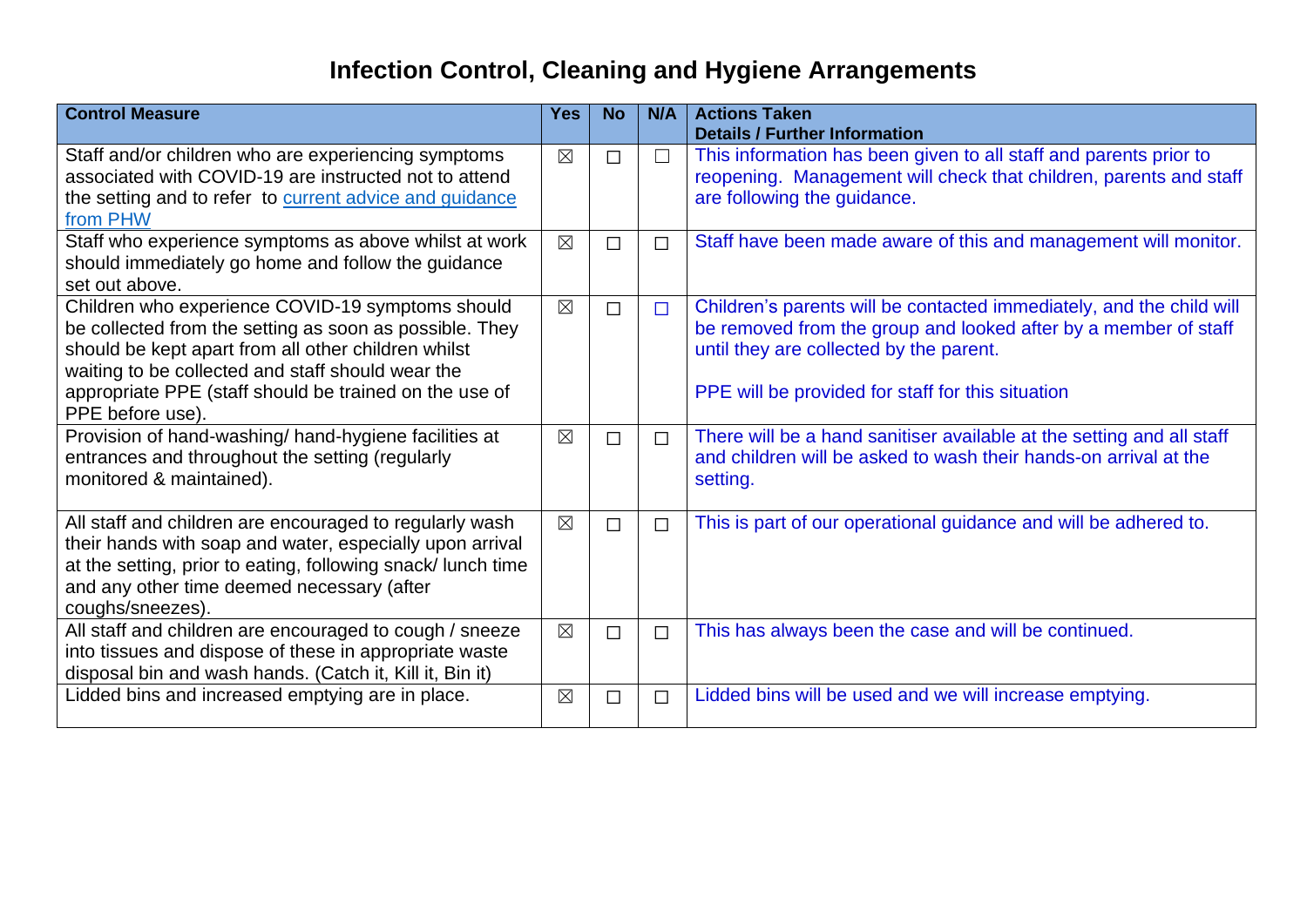| <b>Control Measure</b>                                                                                                                                                                                                                                                                                                                                                            | <b>Yes</b>  | <b>No</b> | N/A    | <b>Actions Taken</b><br><b>Details / Further Information</b>                                                                                                                                                                             |
|-----------------------------------------------------------------------------------------------------------------------------------------------------------------------------------------------------------------------------------------------------------------------------------------------------------------------------------------------------------------------------------|-------------|-----------|--------|------------------------------------------------------------------------------------------------------------------------------------------------------------------------------------------------------------------------------------------|
| All working areas within the building should be well-<br>ventilated (Windows and Doors open) where safe and<br>appropriate to do so.                                                                                                                                                                                                                                              | $\boxtimes$ | $\Box$    | $\Box$ | We will keep the setting well ventilated with windows open where<br>possible.                                                                                                                                                            |
| Increased frequency of cleaning of communal areas and<br>locations/ high contact points (using detergent and hot<br>water followed by a chlorine based disinfectant solution)<br>including:<br>Toilets, Door handles/ Hand rails/ Access Buttons<br>Kitchen areas and associated equipment<br><b>Play Equipment</b><br><b>Tables/Surfaces</b><br><b>IT Equipment</b><br>$\bullet$ | $\boxtimes$ | $\Box$    | $\Box$ | We will ensure that there will be increased cleaning of communal<br>areas especially door handles, access buttons etc.                                                                                                                   |
| Employees to store, where possible, coats, bags and<br>non-work essential items in personal lockers or stored<br>separately.                                                                                                                                                                                                                                                      | $\boxtimes$ | $\Box$    | $\Box$ | All staff will be asked to put their bags and coats in the storage<br>cupboard.                                                                                                                                                          |
| Staff and children are provided with instructions on how<br>to achieve effective hand-washing; for example in the<br>form of posters, written guidance and videos clips etc.                                                                                                                                                                                                      | $\Box$      | $\Box$    | $\Box$ | We have children's handwashing posters in all out toilets, and we<br>will ensure staff supervise the children washing their hands to<br>make sure they have cleaned them properly. Staff posters are<br>also displayed in staff toilets. |
| Increased frequency of toilet inspections and checks to<br>ensure sufficient supplies of liquid soap and paper<br>towels are maintained. Staff to report shortages to<br>management.                                                                                                                                                                                              | $\boxtimes$ | $\Box$    | $\Box$ | This is done as a standard procedure and is also on our daily<br>cleaning rota's.                                                                                                                                                        |